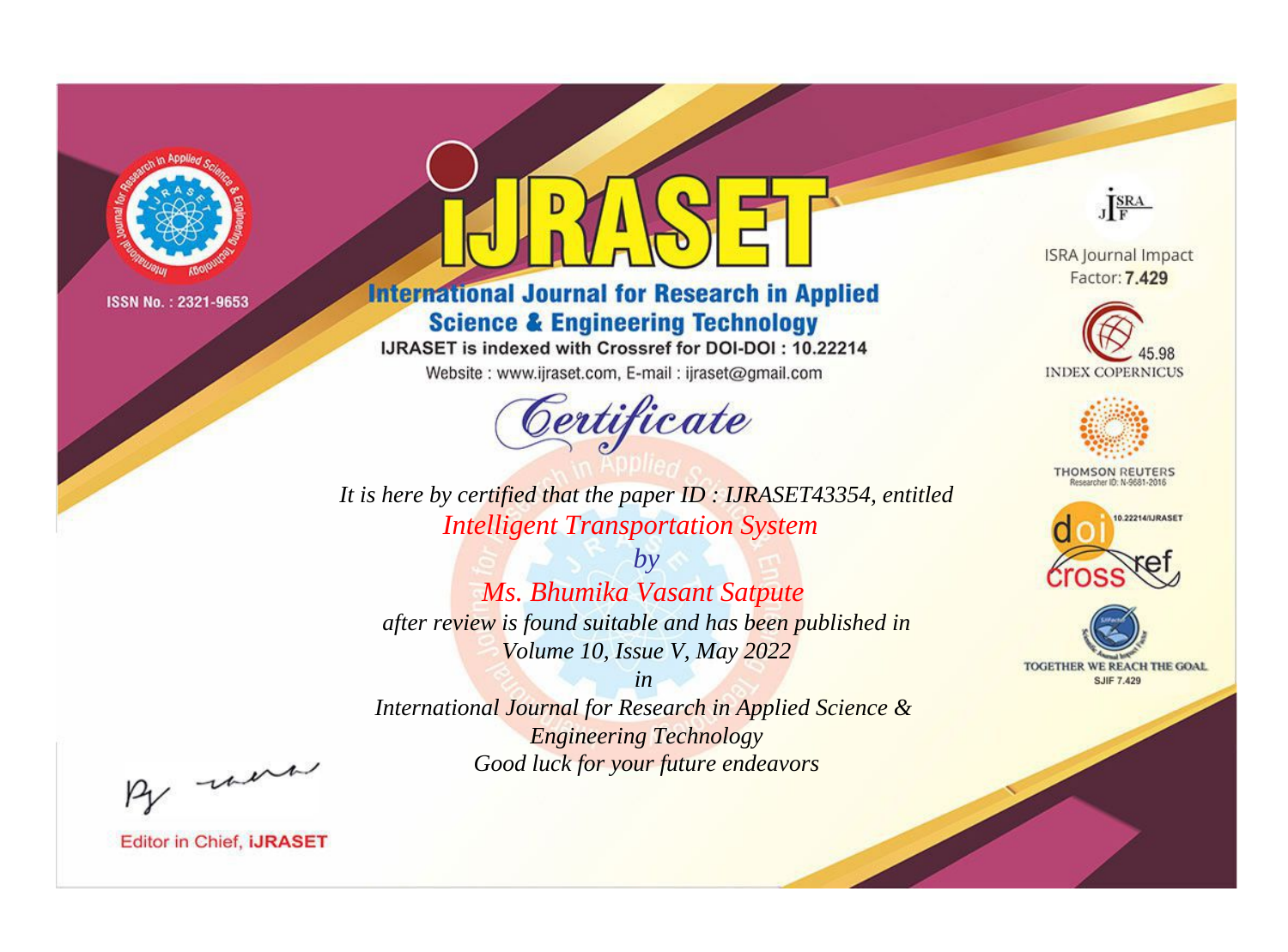

# **International Journal for Research in Applied Science & Engineering Technology**

IJRASET is indexed with Crossref for DOI-DOI: 10.22214

Website: www.ijraset.com, E-mail: ijraset@gmail.com



JERA

**ISRA Journal Impact** Factor: 7.429





**THOMSON REUTERS** 



TOGETHER WE REACH THE GOAL **SJIF 7.429** 

*It is here by certified that the paper ID : IJRASET43354, entitled Intelligent Transportation System*

*by Ms. Dhanlaxmi Balavant Done after review is found suitable and has been published in Volume 10, Issue V, May 2022*

*in* 

*International Journal for Research in Applied Science & Engineering Technology Good luck for your future endeavors*

By morn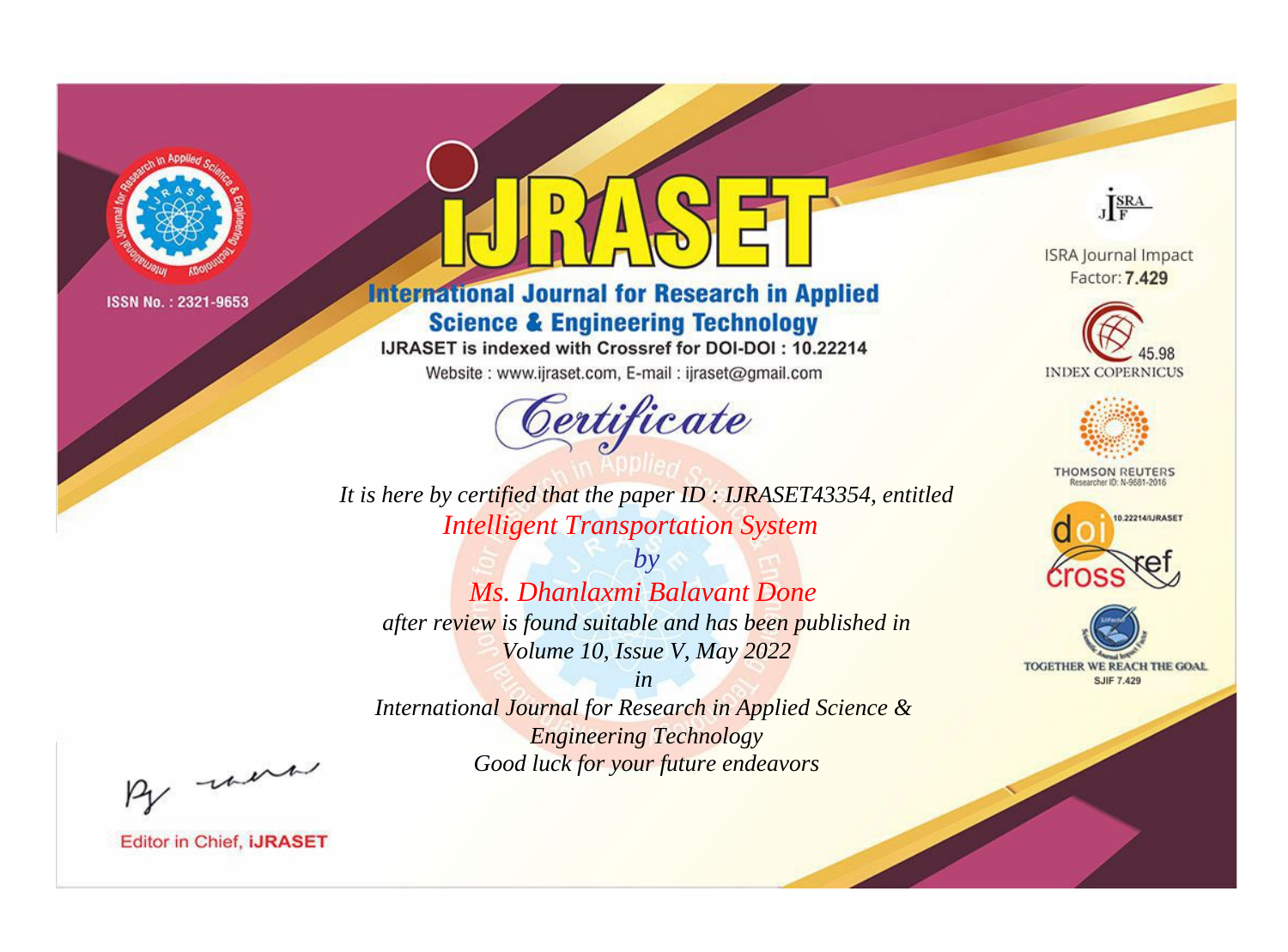

# **International Journal for Research in Applied Science & Engineering Technology**

IJRASET is indexed with Crossref for DOI-DOI: 10.22214

Website: www.ijraset.com, E-mail: ijraset@gmail.com



JERA

**ISRA Journal Impact** Factor: 7.429





**THOMSON REUTERS** 



TOGETHER WE REACH THE GOAL **SJIF 7.429** 

*It is here by certified that the paper ID : IJRASET43354, entitled Intelligent Transportation System*

*by Ms. Rakhi Ajaykumar Salave after review is found suitable and has been published in Volume 10, Issue V, May 2022*

*in* 

*International Journal for Research in Applied Science & Engineering Technology Good luck for your future endeavors*

By morn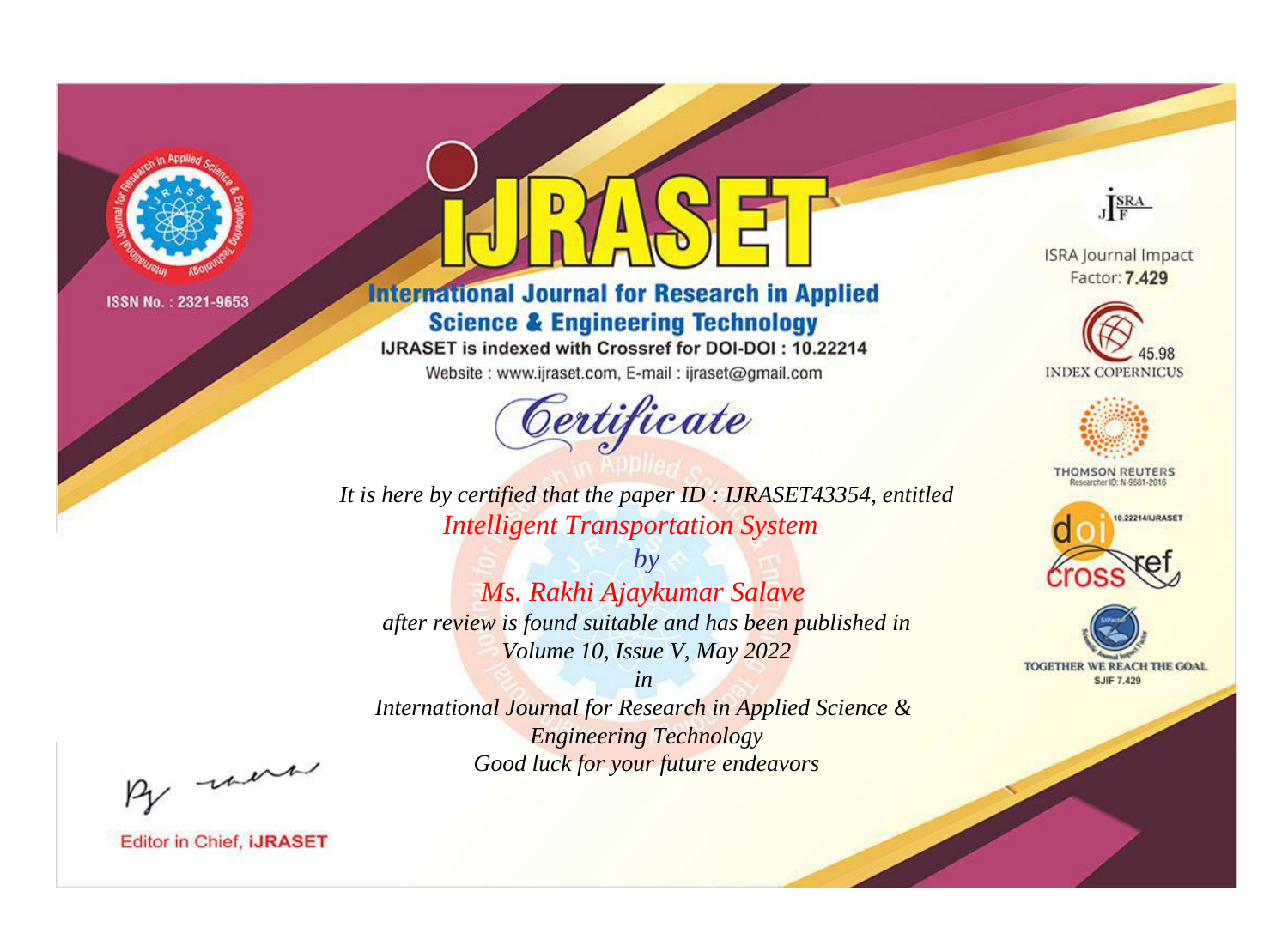

# **International Journal for Research in Applied Science & Engineering Technology**

IJRASET is indexed with Crossref for DOI-DOI: 10.22214

Website: www.ijraset.com, E-mail: ijraset@gmail.com



JERA

**ISRA Journal Impact** Factor: 7.429





**THOMSON REUTERS** 



TOGETHER WE REACH THE GOAL **SJIF 7.429** 

*It is here by certified that the paper ID : IJRASET43354, entitled Intelligent Transportation System*

*by Ms. Abrar Zameer Shaikh after review is found suitable and has been published in Volume 10, Issue V, May 2022*

*in* 

*International Journal for Research in Applied Science & Engineering Technology Good luck for your future endeavors*

By morn